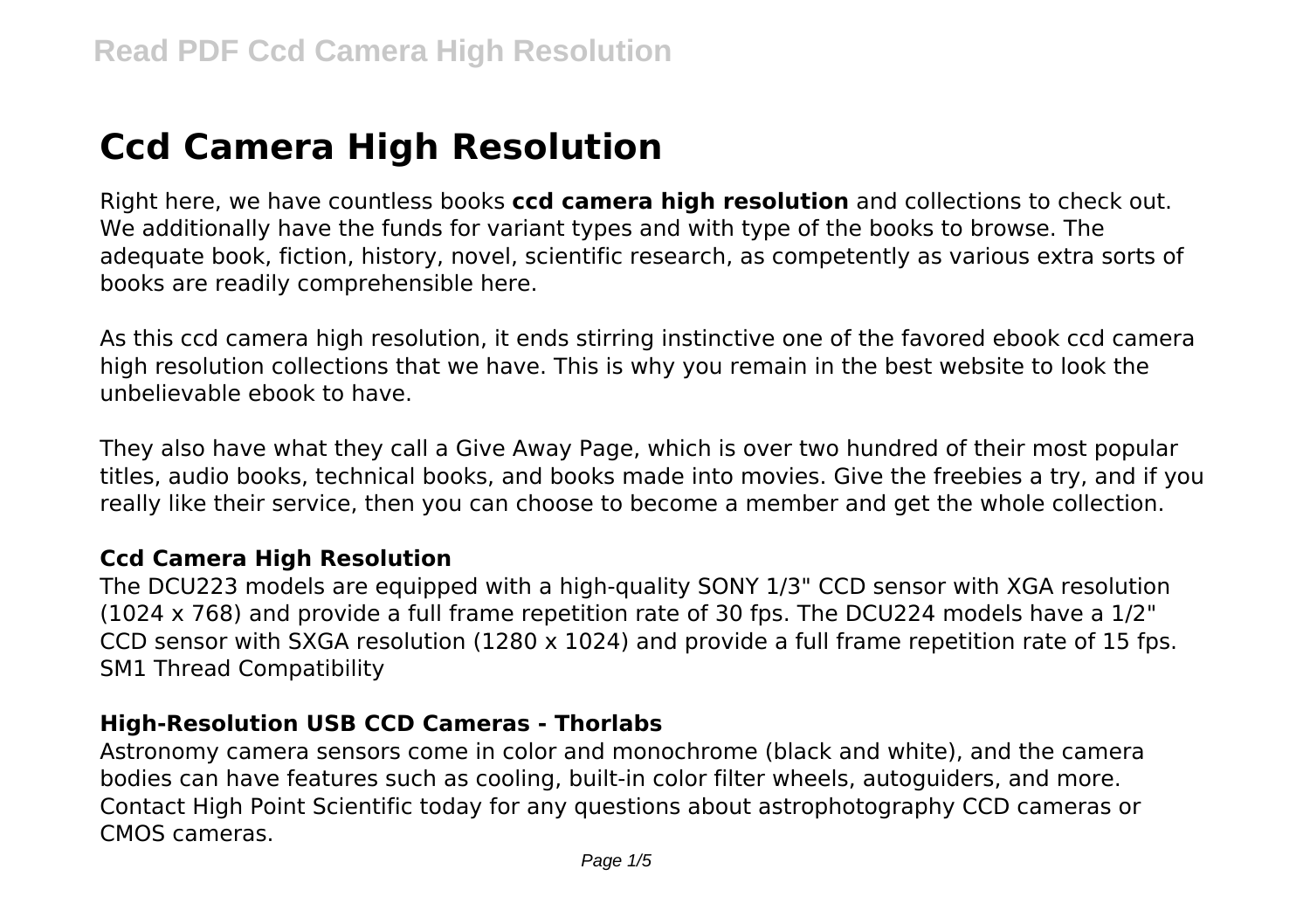#### **CCD Cameras, CMOS Cameras for ... - High Point Scientific**

Product Description. QSC48030 is an Outdoor video Color CCD camera. With CCD technology, it delivers the most sophisticated technology into the most reliable and accurate quality picture in the security industry Its ideal for monitoring or recording. The package includes a 60-ft. cable to allow flexible installation.

#### **Q-See QSC48030 High Resolution Weatherproof CCD Camera w ...**

High Resolution CCD Camera Features 1/3" Sony Super HAD CCD (Color) 630 TV Lines of resolution Optional security camera housing for Outdoor use Box Style Day Night Security Camera Varifocal Lens Adjustable from 3.5mm to 8mm DC Auto-Iris Lens 0.001 Lux for very low light surveillance Light Sensitity ...

#### **High Resolution CCD Camera - cctvcamerapros.com**

Description: The STC-620 is the latest and greatest in Sentech's ever popular Analog camera series. This camera features a 1/2" high resolution CCD Sensor, NTSC format, 480 TV Lines, 30 FPS, and a multitude of additional features. The cased version of the STC-620 is available.

#### **High Resolution Scientific CCD Cameras | Products ...**

This camera offers 65 megapixels of resolution and a 4:3 aspect ratio for mobile and television displays. With a 65MP resolution, there is on average, 3×3 camera pixels per display pixel. Each display pixel shown here is the subject of approximately a 9-pixel cluster of the D-65. Example of the Diamond OLED pixel structure of a mobile phone.

# **Changing from CCD to High-Resolution CMOS for Display ...**

The resolution of a CCD is a function of the number of pixels and their size relative to the projected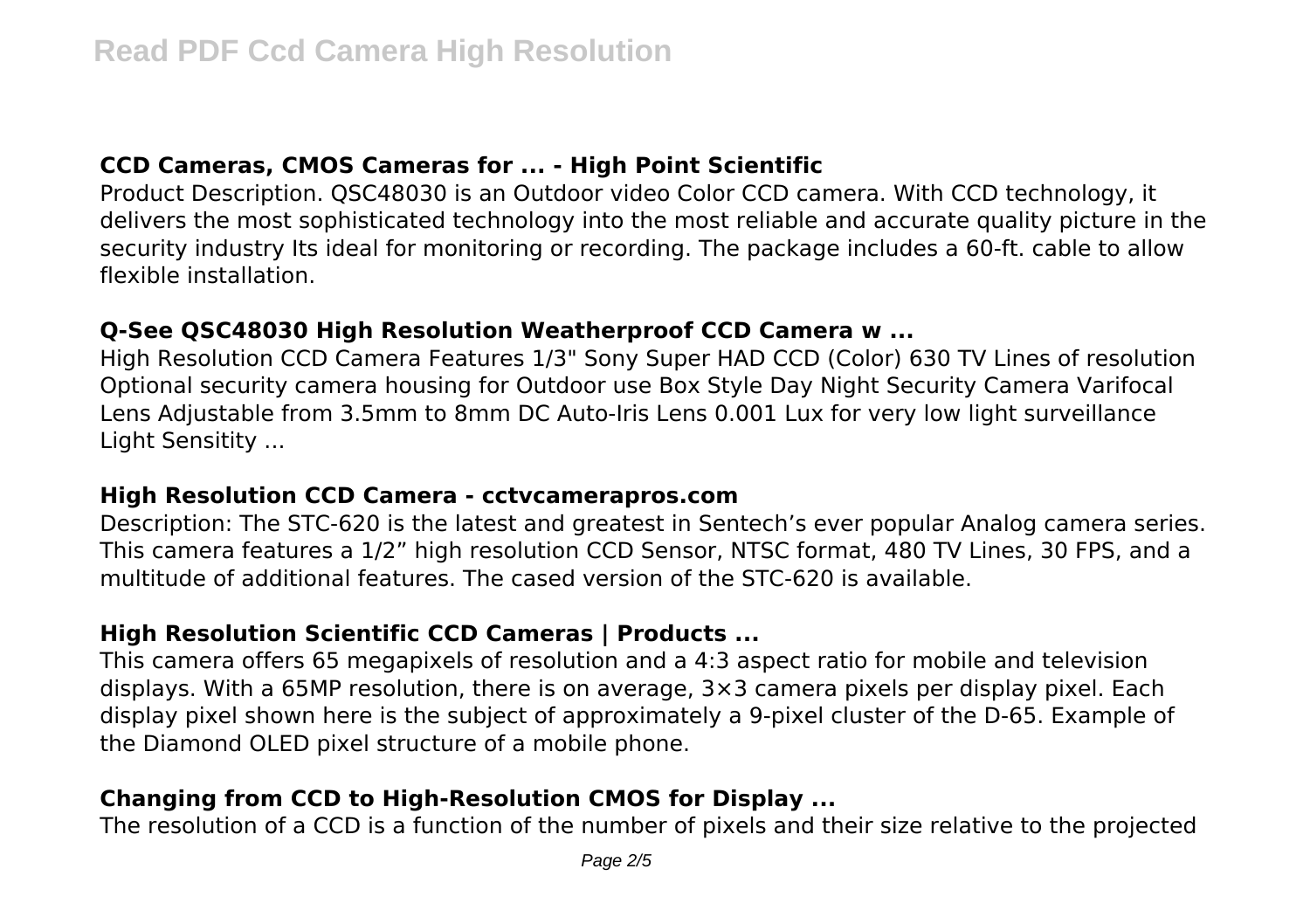image. CCD arrays of over  $1,000 \times 1,000$  sensors (1 Mega-pixel) are now commonplace in scientific cameras.

### **Essential Overview of CCD Spatial Resolution - Andor ...**

For example, a consumer-grade CCD with a pixel size of 7 microns may have a full well capacity of around 40,000 electrons. In this case, the highest precision possible would be about 0.5%. In contrast, a scientific-grade CCD with a full well of 400,000 electrons would allow for over three times more accuracy.

#### **CCD Specs & Terms – Quantum Imaging**

A CCD that has 512 x 512 pixels that are 20 microns square will have exactly the same field of view as a CCD with 1024 x 1024 pixels that are 10 microns square even though the latter CCD has four times as many pixels. This is also why binning 2×2 or 3×3 affects resolution but does not affect the field of view of the CCD.

#### **How to Choose a CCD Camera - Astronomy & Scientific ...**

If you're looking for a high-resolution camera, Canon's EOS 5DS R is the crème de la crème, offering an incredible 50.6 megapixels of resolution. Make no mistake about it, the EOS is determined to be a primary shooter and while it offers 1920 x 1080 30fps video capture, this full-frame camera is all about the still photo.

# **The 9 Best Large Resolution Cameras of 2020**

Due to the high quantum efficiencies of charge-coupled device (CCD) (the ideal quantum efficiency is 100%, one generated electron per incident photon), linearity of their outputs, ease of use compared to photographic plates, and a variety of other reasons, CCDs were very rapidly adopted by astronomers for nearly all UV-to-infrared applications.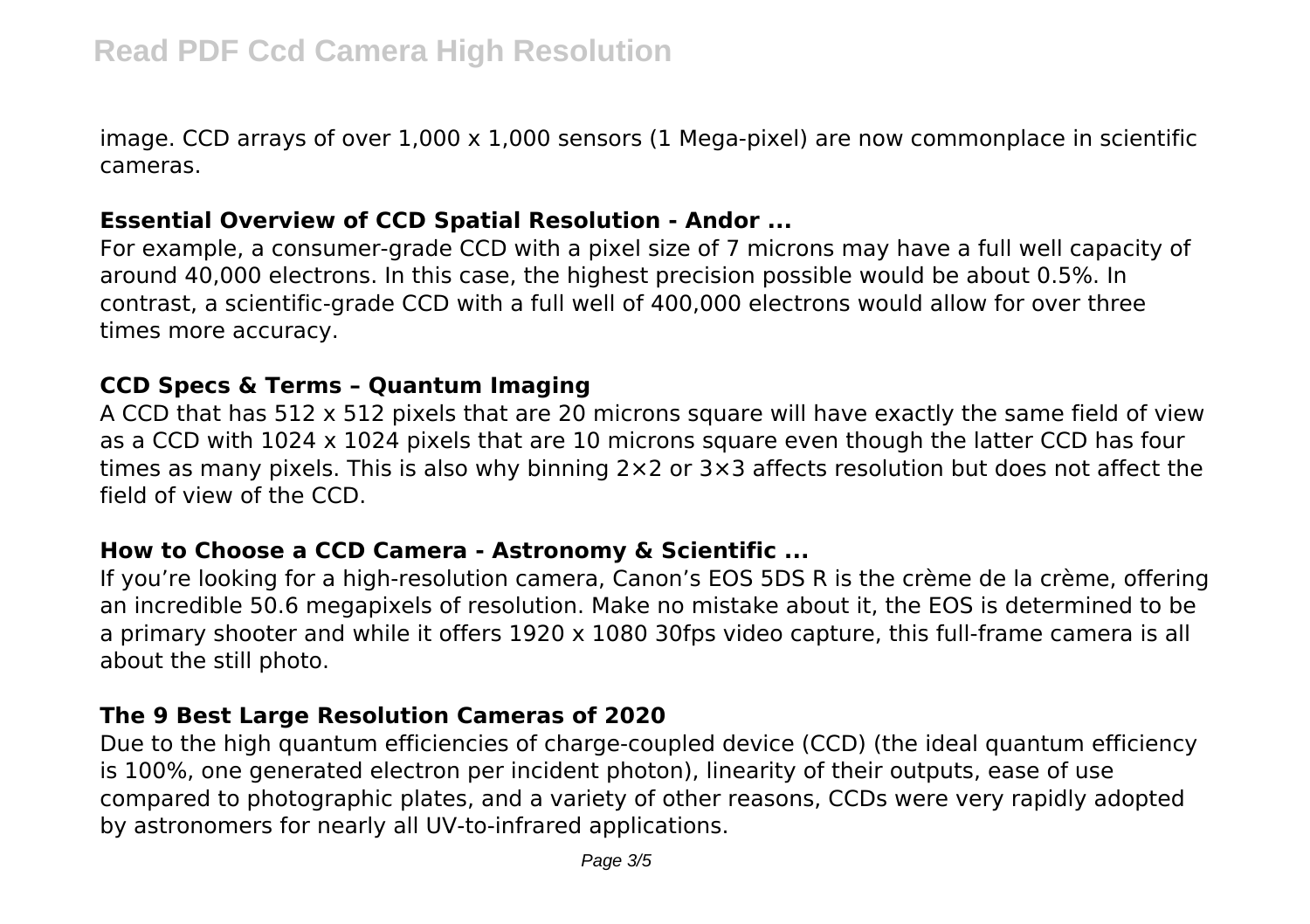#### **Charge-coupled device - Wikipedia**

The Swann BulletCam CCD Color is a compact color, weather resistant security camera that connects to your TV, VCR or security monitor for live viewing or recording. With its tough cylindrical metal casing the BulletCam CCD Color operates in weather elements such as dust, rain or snow.

#### **Swann SW-C-CCBC Color CCD BulletCam High-Resolution Camera**

A three-CCD (3CCD) camera is a camera whose imaging system uses three separate chargecoupled devices (CCDs), each one receiving filtered red, green, or blue color ranges. Light coming in from the lens is split by a complex prism into three beams, which are then filtered to produce colored light in three color ranges or "bands". The system is employed by high quality still cameras, telecine ...

#### **Three-CCD camera - Wikipedia**

A high-resolution 20.1MP image sensor works with built-in autofocus to ensure sharp, finely detailed results even when locking into focus. That's something your smartphone just can't match. Get up close and personal with 6x zoom If your subject is faraway, bring it to you with 6x optical zoom that captures the scene in precise detail.

# **CCD Photography Camera for High Resolution Photos | DSC ...**

(PDF) High-resolution DSP-based CCD Camera System | Yangqing Sun - Academia.edu This paper presents a programmable full frame CCD camera system with high performance based on the Texas Instruments (TI) TMS320C6416T Digital Signal Processor (DSP). The Kodak KAF-16803 image sensor is used in this system named CMR6416T.

# **(PDF) High-resolution DSP-based CCD Camera System ...**